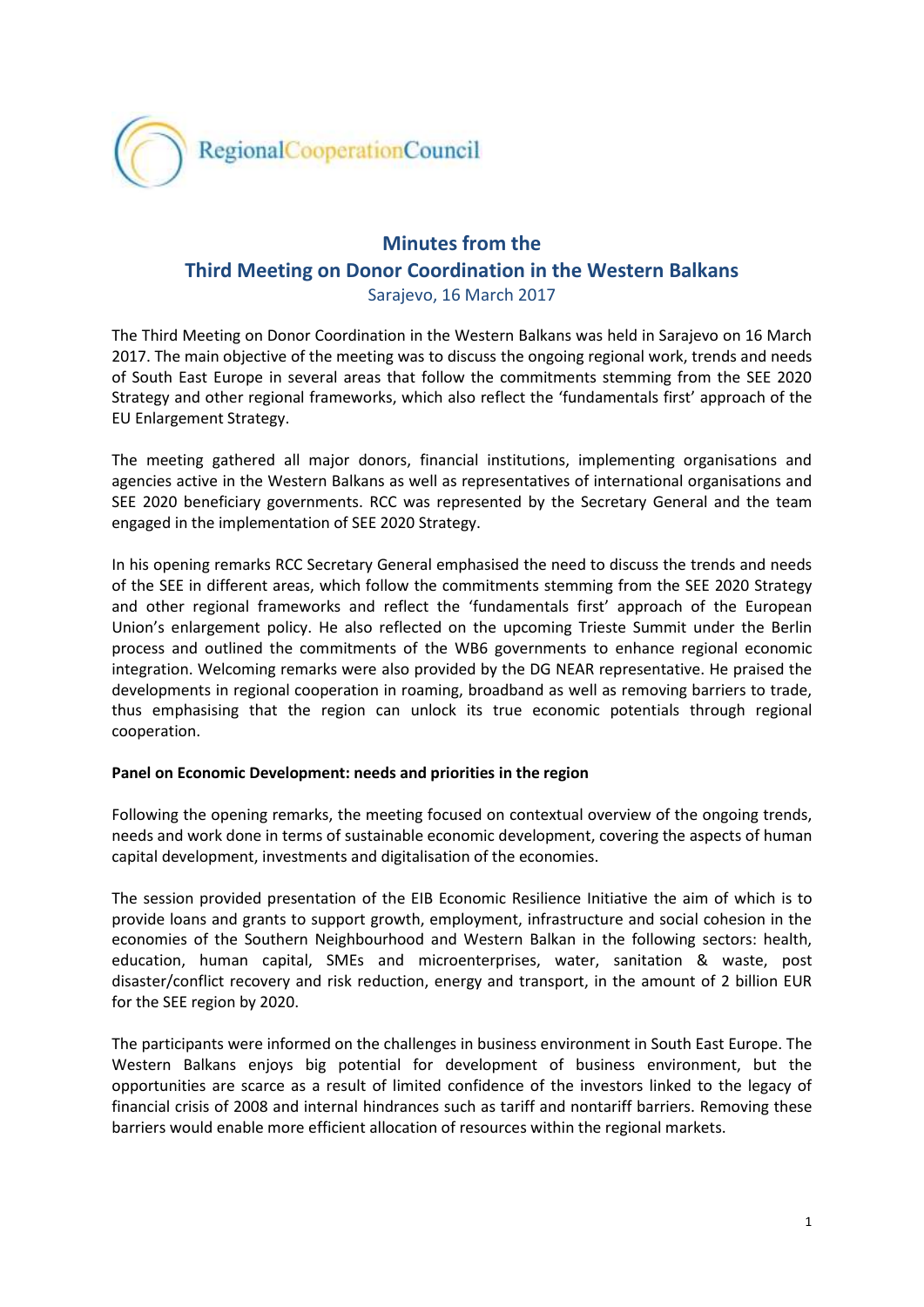The need for reliable data was also discussed as well as the importance of investing in social dialogue and making good use of diaspora. It is crucial for the region to tackle marginalised groups, subsidise their employment, provide trainings and give grants for self-employment and start-ups. Hence, investing in human capital is vital to fighting unemployment.

The opportunities under the Western Balkan Investment Framework (WBIF) were also presented. In that sense, the priority of addressing the legal and regulatory framework before updating the existing or building new infrastructure was stressed, as the optimal policy framework is a prerequisite for investments. However, although the funds are available for infrastructural projects, the main criteria for funding are the maturity of projects and their regional benefits, as well as the legal and regulatory reform performances by the economies. Additionally, the important issue of costs of environmental approximation particularly in the context of connectivity and future investments was also raised during the panel.

The digital connectivity as a crucial part of the regional agenda was also discussed. It was pointed out that with good technology, investing in human capital and in good broadband connectivity, jobs could be created with fewer costs and geographical constrains. Good broadband connectivity is also vital for creating an investment friendly environment as well as for competitiveness. The importance of the RCC led study on roaming, delivered earlier this year, was stressed along with hopes that the digital agenda will assume a more prominent part in the connectivity agenda.

Finally, the panel provided discussion on the roles of the regional organizations which are dealing with specific pillars under the SEE 2020 Strategy, therefore providing a discussion on the challenges they face for the implementation of certain measures.

The panel was moderated by Minister of European Affairs of Montenegro, H.E. Aleksandar Andrija Pejović and included the following panellists: Mr. Matteo Rivellini, Head of Division Lending Operations in Slovenia, Croatia and Western Balkans, European Investment Bank; Ms. Lada Buševac, Senior Country Officer, World Bank Group; H.E. Arban Abrashi, Minister of Labour and Social Welfare of Kosovo<sup>\*</sup>; Mr. Nicholas Cendrowicz, Deputy Head of Unit, DG NEAR, European Commission; H.E. Milena Harito, Minister for Innovation and Public Administration of Albania.

## **Panel on Rule of Law and Security: achievements and demands**

**.** 

The session gave an overview of the ongoing trends, needs and work done in the area of public administration reform, rule of law and freedom of expression as part of the fundamentals first approach of the EC enlargement strategy.

The participants were briefed on the strong commitment of all WB economies towards reform of public services. Public reform administration stays as one of three main preconditions for the successful integration in the EU along with economic governance and rule of law.

The rationale for regional cooperation in the judiciary sector was also discussed. Actions are taken in specific sectors and coordination mechanisms are in place. It was stated that the region's perception is that there is low confidence in the judiciary, based on the data of the Balkan Barometer Survey 2017. It was said that foreign investment cannot be encouraged without transparent and effective judiciary systems.

<sup>\*</sup> *This designation is without prejudice to positions on status, and is in line with UNSCR 1244/1999 and the ICJ Opinion on the Kosovo declaration of independence*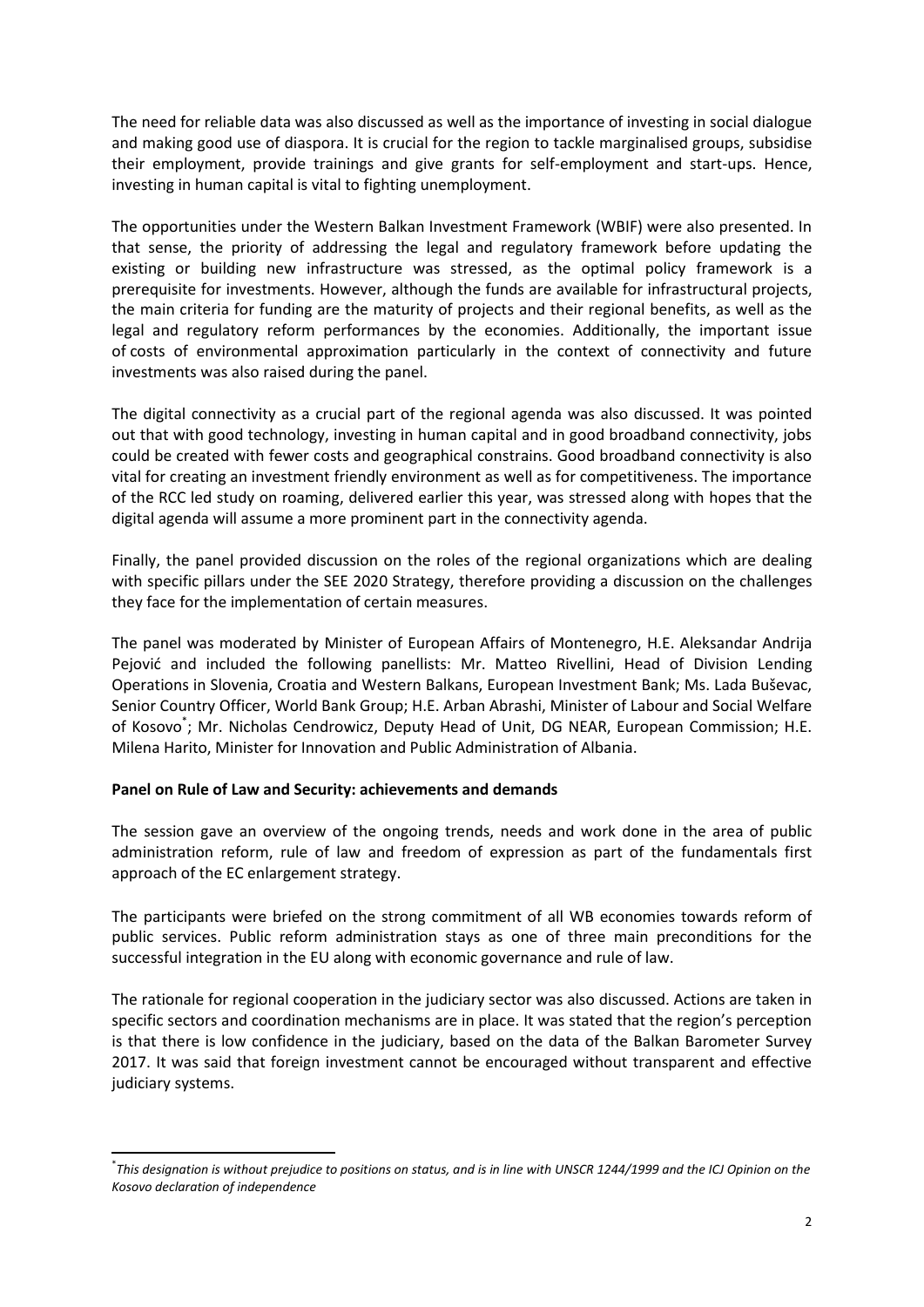The needs, priorities and funding opportunities were discussed in the area of anti-corruption. The strategic framework and project portfolio contributing to the rule of law, good governance and anticorruption of the Austrian Development Agency (ADA) were presented, concluding that followup activities will depend on the results of the pilot project.

Examples of how the timely response of Civil Society Organisations assures protection of democracy and sustains EU enlargement efforts were provided at the meeting. Various indicators pinpoint to backsliding of democracy in the WB. Civil Society needs to build stronger relations with politicians and governments in line with democratic standards, solidarity and EU integration within economies and cross borders. There is a need for the CSOs to be included in the Berlin process through their contribution as an equal partner to the follow-up implementation of the agreed initiatives ultimately aimed at enhancing democracy and social cohesion in the region.

Finally, it was outlined that violent extremism undermines social inclusion. The participants were informed that preventing and countering violent extremism, by using the approach of more genuine response rather than oppressive force, is of highest importance for security and stability in the region. The need for preventive strategies and avoiding possible duplication of work were also emphasised.

The second panel was moderated by Ms. Sanja Dimitrievska, State Secretary, Ministry of Interior of The Former Yugoslav Republic of Macedonia and included the following panellists Ms. Ratka Sekulovic, Director, Regional School for Public Administration; Mr. Gazmend Turdiu, Head of Programme Department, Deputy Secretary General, Regional Cooperation Council Secretariat; Ms. Monika Tortschanoff, Programme Manager Western Balkans/Danube Region, Austrian Development Agency; Ms. Hedvig Morvai, Executive Director, European Fund for the Balkans; Mr. Mario Janeček, Counter-Terrorism Coordinator, Ministry of Security of Bosnia and Hercegovina.

## **Conclusions and Follow-Up**

The Third Meeting on Donor Coordination in the Western Balkans concluded with the following recommendations and conclusions:

- 1. Support is available via EIB Resilience Initiative, i.e. 2 billion EUR for the region is already secured. Now the challenge for the region is to find the best possible way to utilise these funds;
- 2. It was concluded that it is important to remove internal and external barriers in order to increase FDI in the region. In this context projects which will assist in overcoming the obstacles in order to attract investments either by investment policy harmonisation and reforms or investment promotion, such as the one presented by the World Bank, were welcomed;
- 3. The funds provided to the region by the European Commission for the connectivity agenda (primarily energy and transport) are only available once several preconditions are fulfilled (optimal policy framework put in place). One billion EUR has been committed over 6 years, and the region together with the EU should work on simplification of procedures in order to make funds operational faster and increase investments in infrastructure. Importance of regional cooperation within the existing platforms in the field of enforcement of environmental legislation and need for their further support and development was also raised;